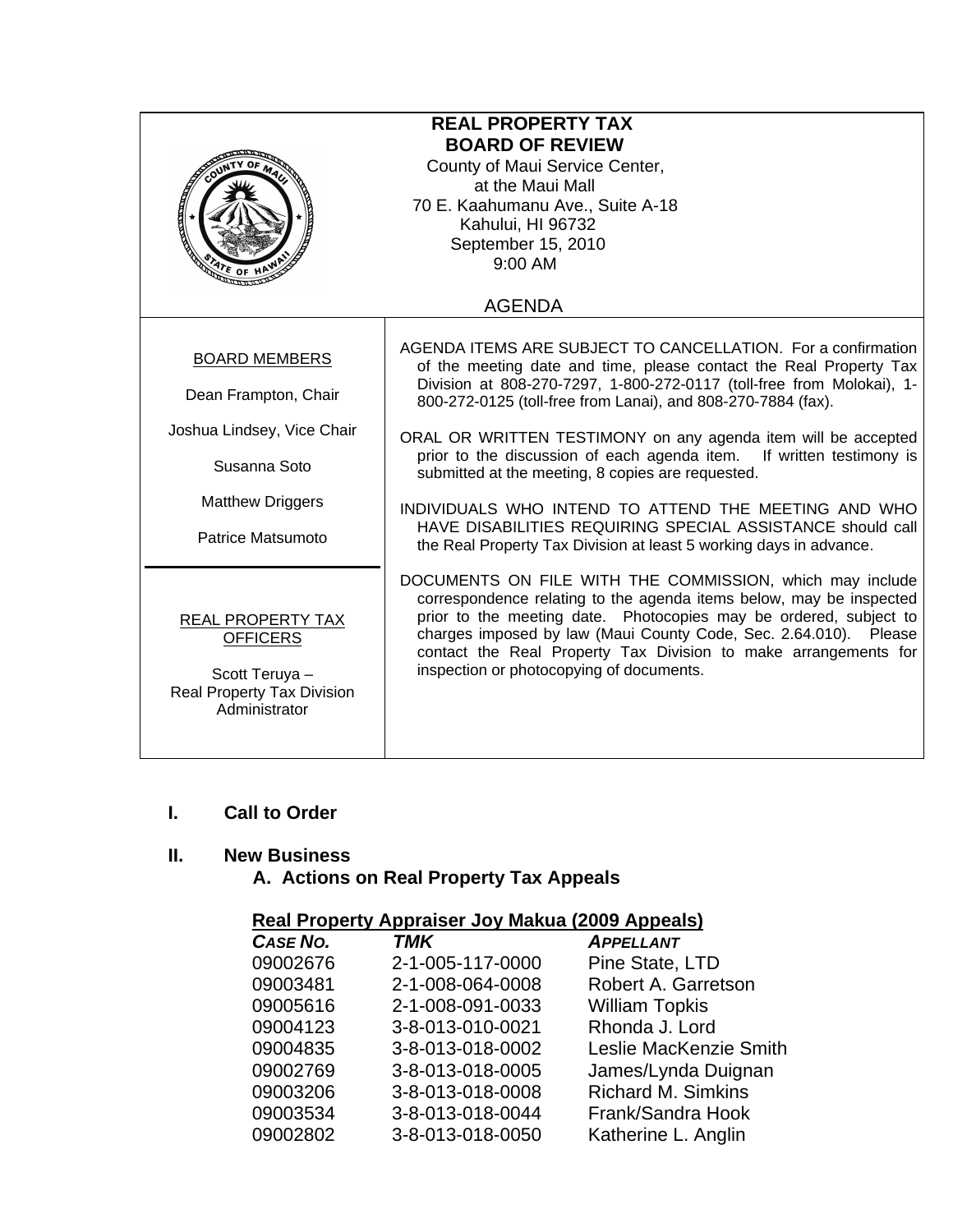| <u> Kull Republicy</u> | <u>Applaiser ou</u><br>wanaa | <u>Luus Appuulu vulit uj</u>     |
|------------------------|------------------------------|----------------------------------|
| CASE NO.               | <b>TMK</b>                   | <b>APPELLANT</b>                 |
| 09002865               | 3-8-013-022-0018             | <b>Peter Arden Parsons</b>       |
| 09003198               | 3-8-013-022-0019             | John M. Bawden                   |
| 09003595               | 3-8-014-001-0006             | <b>Brewer Trust 1984</b>         |
| 09005829               | 3-8-014-022-0022             | Edward J. Roche                  |
| 09006188               | 3-8-014-004-0015             | John Urbanowski                  |
| 09004758               | 3-8-014-004-0018             | Paul/Kelly Williamson            |
| 09002961               | 3-8-014-004-0022             | Robert H. Funk                   |
| 09003532               | 3-8-014-004-0023             | Susan C. Liscombe                |
| 09003177               | 3-8-014-004-0037             | Donald L. Huntress               |
| 09006153               | 3-8-014-004-0038             | <b>Matthew Lieberman</b>         |
| 09003134               | 3-8-014-004-0042             | Gary/Evelyn Stewart              |
| 09003511               | 3-8-014-004-0049             | <b>Bruce Covington</b>           |
| 09003530               | 3-8-014-004-0055             | Barbara E. Pickett               |
| 09003230               | 3-8-014-004-0059             | <b>Elizabeth Lie</b>             |
| 09004137               | 3-8-014-004-0062             | <b>Tim Hailey</b>                |
| 09002896               | 3-8-014-004-0064             | G&G Ventures, LLC                |
| 09002894               | 3-8-014-004-0066             | <b>Betty Gunderson</b>           |
| 09003494               | 3-8-014-004-0074             | Donald/Linda Betz                |
| 09005002               | 3-8-014-015-0011             | Randolph M. Antonio              |
| 09002804               | 3-8-014-026-0017             | Thomas H. Duffy                  |
| 09002761               | 3-9-005-038-0011             | Lila J. Bynum                    |
| 09002762               | 3-9-008-038-0012             | Lila J. Bynum                    |
| 09006527               | 3-9-008-003-0011             | 364661 Alberta LTD               |
| 09006003               | 3-9-008-003-0012             | <b>William Charles Elliott</b>   |
| 09002806               | 3-9-008-003-0027             | <b>Philip Grant</b>              |
| 09002976               | 3-9-008-009-0001             | Leilani Kai Resort               |
| 09002978               | 3-9-008-009-0002             | Leilani Kai Resort               |
| 09002981               | 3-9-008-009-0003             | Leilani Kai Resort               |
| 09002983               | 3-9-008-009-0004             | Leilani Kai Resort               |
| 09002975               | 3-9-008-009-0005             | Leilani Kai Resort               |
| 09002977               | 3-9-008-009-0006             | Leilani Kai Resort               |
| 09002979               | 3-9-008-009-0007             | Leilani Kai Resort               |
| 09002980               | 3-9-008-009-0008             | Leilani Kai Resort               |
| 09002982               | 3-9-008-009-0009             | Leilani Kai Resort               |
| 09003290               | 3-9-020-032-0000             | Victory Development Nani Loa LLC |
|                        |                              |                                  |

### **Real Property Appraiser Sandra Kuniyoshi (2009 Appeals)**

| CASE NO. | <b>TMK</b>       | <b>APPELLANT</b>           |
|----------|------------------|----------------------------|
| 09003009 | 3-9-051-029-0000 | PJKCM, LLC                 |
| 09003240 | 3-9-058-049-0000 | <b>Idoine Family Trust</b> |
| 09004002 | 3-8-060-039-0000 | <b>KAK II LLC</b>          |
| 09004008 | 3-8-060-040-0000 | <b>KAK II LLC</b>          |
| 09004012 | 3-8-060-041-0000 | <b>KAK II LLC</b>          |
| 09004018 | 3-8-060-079-0000 | <b>KAK II LLC</b>          |
| 09004023 | 3-8-060-080-0000 | <b>KAK II LLC</b>          |
| 09004027 | 3-8-060-081-0000 | <b>KAK II LLC</b>          |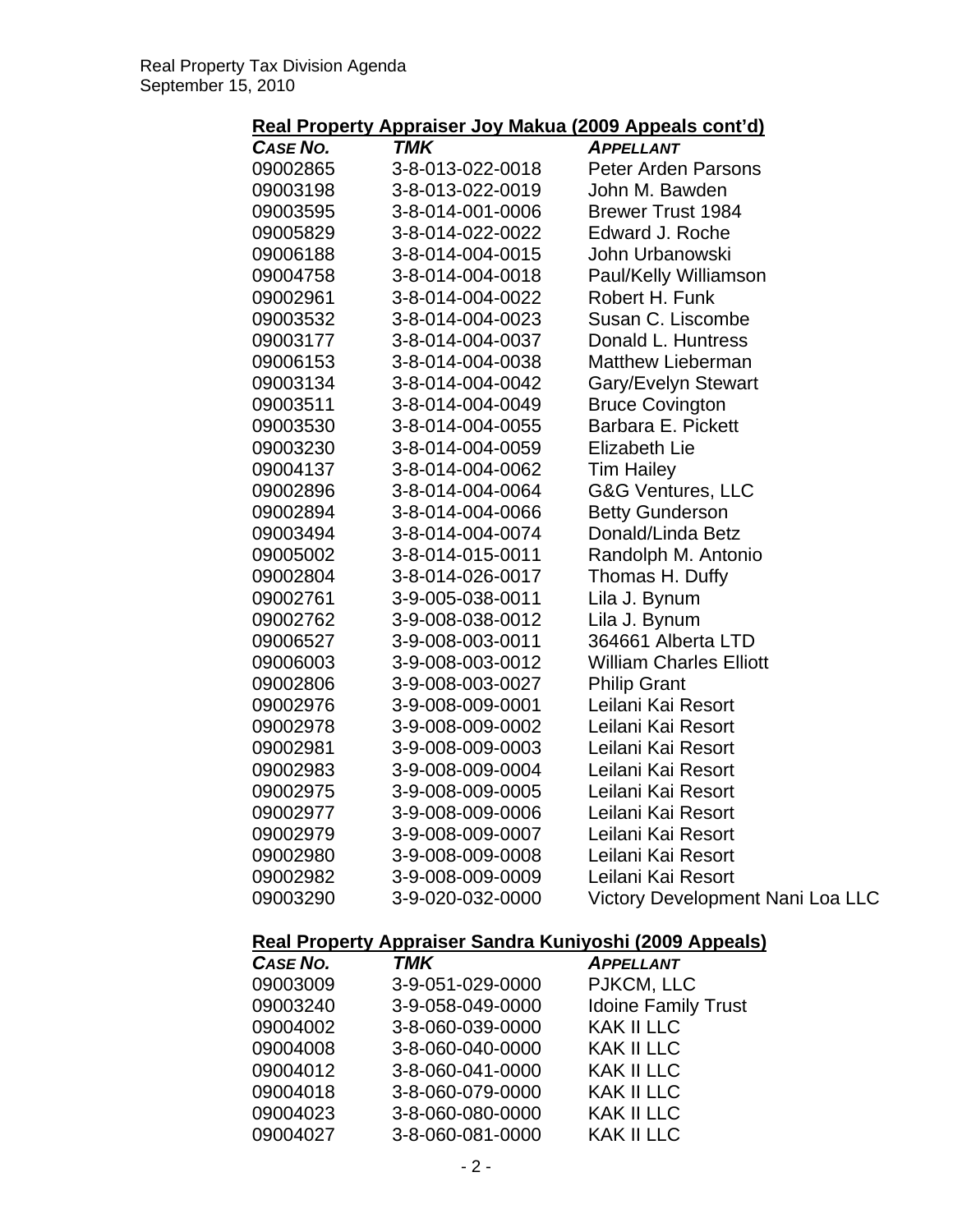#### **Real Property Appraiser Sandra Kuniyoshi (2009 Appeals cont'd)**

| CASE NO. | <b>TMK</b>       | <b>APPELLANT</b>  |
|----------|------------------|-------------------|
| 09004033 | 3-8-060-082-0000 | KAK II LLC        |
| 09004039 | 3-8-060-083-0000 | KAK II LLC        |
| 09004044 | 3-8-060-085-0000 | KAK II LLC        |
| 09004048 | 3-8-060-086-0000 | <b>KAK II LLC</b> |
| 09004052 | 3-8-060-087-0000 | <b>KAK II LLC</b> |
| 09002953 | 3-9-007-047-0000 | Rouselle/McGee    |
|          |                  |                   |

#### **Real Property Appraiser Kyle Shimizu (2009 Appeals)**

| CASE NO. | TMK              | <b>APPELLANT</b>                    |
|----------|------------------|-------------------------------------|
| 09003684 | 4-3-002-024-0005 | Margy D. Berry                      |
| 09005028 | 4-3-002-024-0009 | John S. Knox                        |
| 09002918 | 4-3-002-024-0010 | Victor A. Levi                      |
| 09002880 | 4-3-002-024-0014 | Dennis E. Frazier                   |
| 09003395 | 4-3-002-026-0000 | Napili Kai LTD                      |
| 09003397 | 4-3-002-027-0000 | Napili Kai LTD                      |
| 09003399 | 4-3-002-028-0000 | Napili Kai LTD                      |
| 09003400 | 4-3-002-029-0000 | Napili Kai LTD                      |
| 09002901 | 4-3-002-043-0002 | <b>Blancaflor Rev. Family Trust</b> |
| 09006148 | 4-3-002-043-0035 | William/Ronda Eddleman              |
| 09002910 | 4-3-002-052-0011 | <b>Edward Ray Barnett</b>           |
| 09003105 | 4-3-002-052-0012 | Harold A. Stadstad                  |
| 09002995 | 4-3-002-052-0029 | Richard L. Miller                   |
| 09003925 | 4-3-003-015-0038 | Peter N. Yushmanov                  |
| 09002738 | 4-3-003-132-0000 | Lahaina Land Investors, LLC         |
| 09002677 | 4-3-005-008-0056 | Stan Dunn                           |
| 09002914 | 4-3-005-008-0062 | <b>Richard A. Rivoir</b>            |
| 10008872 | 2-2-010-054-0000 | Tammy Rundus (2010 Appeal)          |
|          |                  |                                     |

#### **Real Property Appraiser Scott Wells (2009 Appeals)**

| CASE NO. | <b>TMK</b>       | <b>APPELLANT</b>           |
|----------|------------------|----------------------------|
| 09002871 | 4-3-005-020-0003 | <b>Morgan Family Trust</b> |
| 09006163 | 4-3-005-020-0005 | Suzanne F. Adair           |
| 09004982 | 4-3-005-020-0006 | 2B1 Kahana Outrigger LLC   |
| 09005621 | 4-3-005-031-0003 | 3A2 Kahana Outrigger LLC   |
| 09003166 | 4-3-005-020-0007 | Randy Boomhour             |
| 09003087 | 4-3-005-020-0008 | Terry, John, Tim Moriarty  |
| 09002770 | 4-3-005-021-0004 | Douglas P. Sorsdahl        |
| 09004155 | 4-3-005-029-0034 | OK Corral - Hawaii LLC     |
| 09004476 | 2-8-002-136-0000 | Jacqueline Zambrano        |
| 09003196 | 2-8-006-025-0000 | Michael/Joan Conway        |
|          |                  |                            |

#### **Real Property Appraiser Josh Po'ouahi (2009 Appeals)**

| CASE NO. | TMK              | <b>APPELLANT</b>  |
|----------|------------------|-------------------|
| 09003236 | 4-3-006-011-0001 | Castlelyons, LLC  |
| 09003229 | 4-3-006-011-0002 | William E. Kugler |
| 09003253 | 4-3-006-011-0003 | Mary Zoe Kugler   |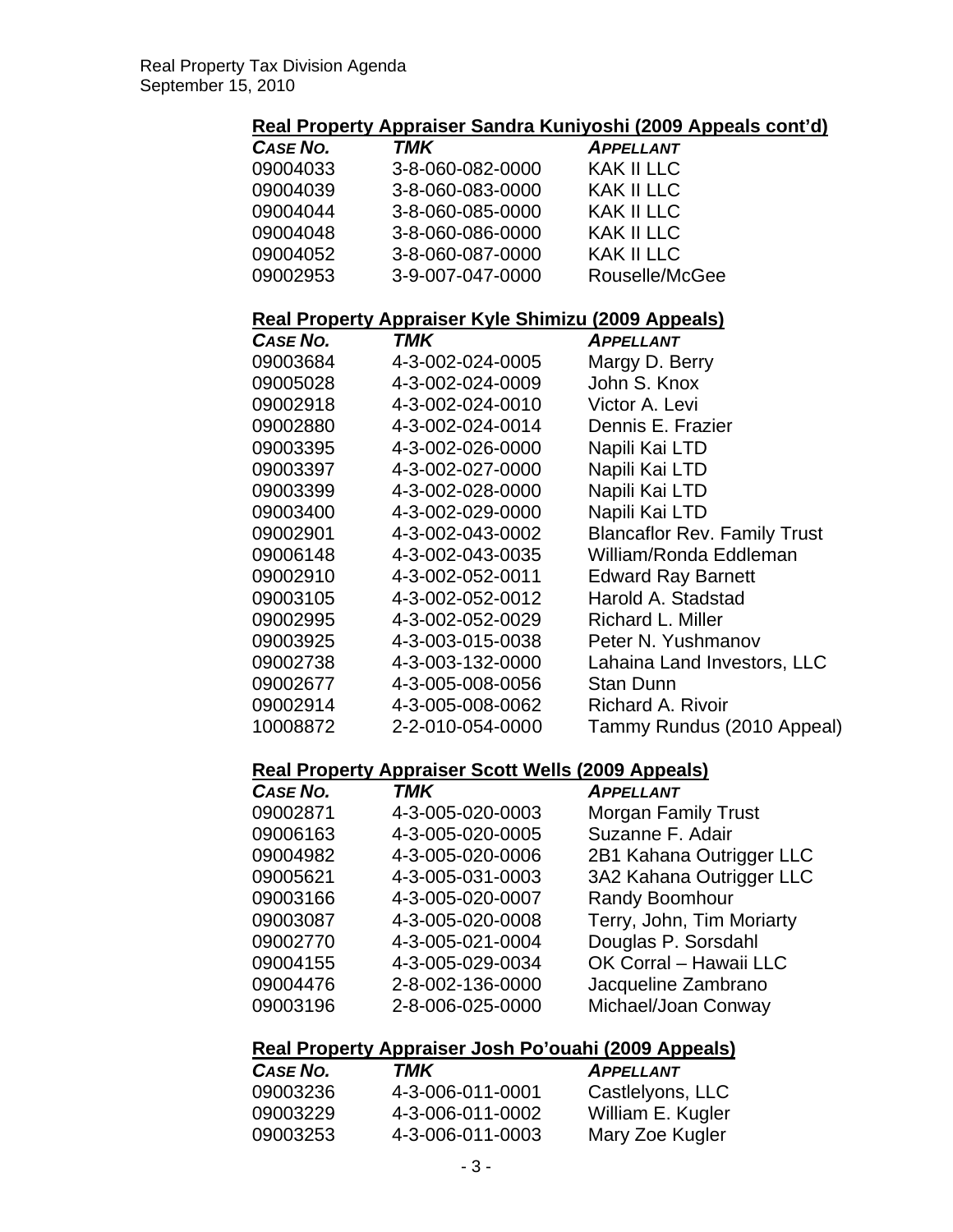## **Real Property Appraiser Josh Po'ouahi (2009 Appeals cont'd)**

| CASE NO. | <b>TMK</b>       | <b>APPELLANT</b>                 |
|----------|------------------|----------------------------------|
| 09003194 | 4-3-006-011-0007 | John/Leslie Turzer               |
| 09003350 | 4-3-006-011-0008 | <b>Thomas-Stein Family Trust</b> |
| 09003351 | 4-3-006-011-0009 | <b>Thomas-Stein Family Trust</b> |
| 09003138 | 4-3-006-012-0003 | Gaylene/Frederick McCartney      |
| 09003137 | 4-3-006-012-0008 | Gaylene/Frederick McCartney      |
| 09002746 | 4-3-006-012-0009 | <b>Curtis Swinehart TRS</b>      |
| 09006225 | 4-3-006-012-0028 | Gary N. Schindler                |
| 09002745 | 4-3-006-013-0012 | Palmer/Glasser                   |
| 09006493 | 4-3-006-013-0015 | William H. Dettwyler             |
| 09004495 | 4-3-006-013-0016 | John Weinell                     |
| 09002888 | 4-3-006-013-0017 | Ona M. Childs                    |
| 09003686 | 4-3-006-013-0019 | Paul Eugene Gouge                |
| 09002750 | 4-3-006-013-0035 | Deborah S. Patton                |
| 09002682 | 4-3-006-013-0050 | Michael K. Kilpatrick            |
| 09004984 | 4-3-006-013-0053 | <b>Beth/Richard Mancuso</b>      |

#### **Real Property Appraiser Kari Stockwell (2009 Appeals)**

| CASE NO. | <b>TMK</b>       | <b>APPELLANT</b>            |
|----------|------------------|-----------------------------|
| 09006149 | 4-3-006-041-0019 | James P. Nieukirk           |
| 09002817 | 4-3-006-041-0043 | Jack/Linda Mannschreck      |
| 09005043 | 4-3-006-041-0044 | George A. Lomnyckyj         |
| 09003212 | 4-3-006-044-0010 | <b>Tricia Lee Schilling</b> |
| 09002742 | 4-3-006-044-0014 | Palmer/Glasser              |
| 09002733 | 4-3-006-044-0028 | Palmer/Glasser              |
| 09005371 | 4-3-006-044-0015 | <b>Gordon Hayes</b>         |
| 09004995 | 4-3-006-044-0021 | <b>Foley Family Trust</b>   |
| 09004856 | 4-3-006-044-0032 | <b>Foley Family Trust</b>   |
| 09002699 | 4-3-006-044-0025 | David/Sharon Morales        |
| 09003280 | 4-3-006-044-0050 | Robert W. Goddard, Jr.      |
| 09002672 | 4-3-006-044-0060 | <b>Brian/Stacey Kott</b>    |
|          |                  |                             |

# **Real Property Appraiser Edward Pa'a (2009 Appeals)**

| <b>CASE NO.</b> | <b>TMK</b>       | <b>APPELLANT</b>                     |
|-----------------|------------------|--------------------------------------|
| 09002782        | 4-6-003-012-0000 | Jack C. Wilder                       |
| 09002665        | 4-6-009-008-0000 | Christopher K. Crabb                 |
| 09002758        | 4-6-011-008-0013 | <b>Delbert Smart</b>                 |
| 09003078        | 4-6-028-025-0000 | <b>Richard D. Lewis Family Trust</b> |
| 09003074        | 4-6-029-055-0000 | <b>Richard D. Lewis Family Trust</b> |
| 09004941        | 4-6-031-003-0000 | Janet/Christine Spreiter             |
| 09003679        | 4-6-032-040-0000 | Michael J. Gronemeyer                |
| 09003677        | 4-6-032-043-0000 | Michael J. Gronemeyer                |
| 09006108        | 4-7-003-008-0000 | <b>DLS Living Trust</b>              |
| 09006133        | 4-7-003-009-0000 | <b>DLS Living Trust</b>              |
| 09006129        | 4-7-011-018-0002 | <b>DLS Living Trust</b>              |
| 09003541        | 4-7-011-005-0002 | <b>Gregory Michael Owens</b>         |
| 09002776        | 4-7-011-006-0000 | O. Craig Johnson                     |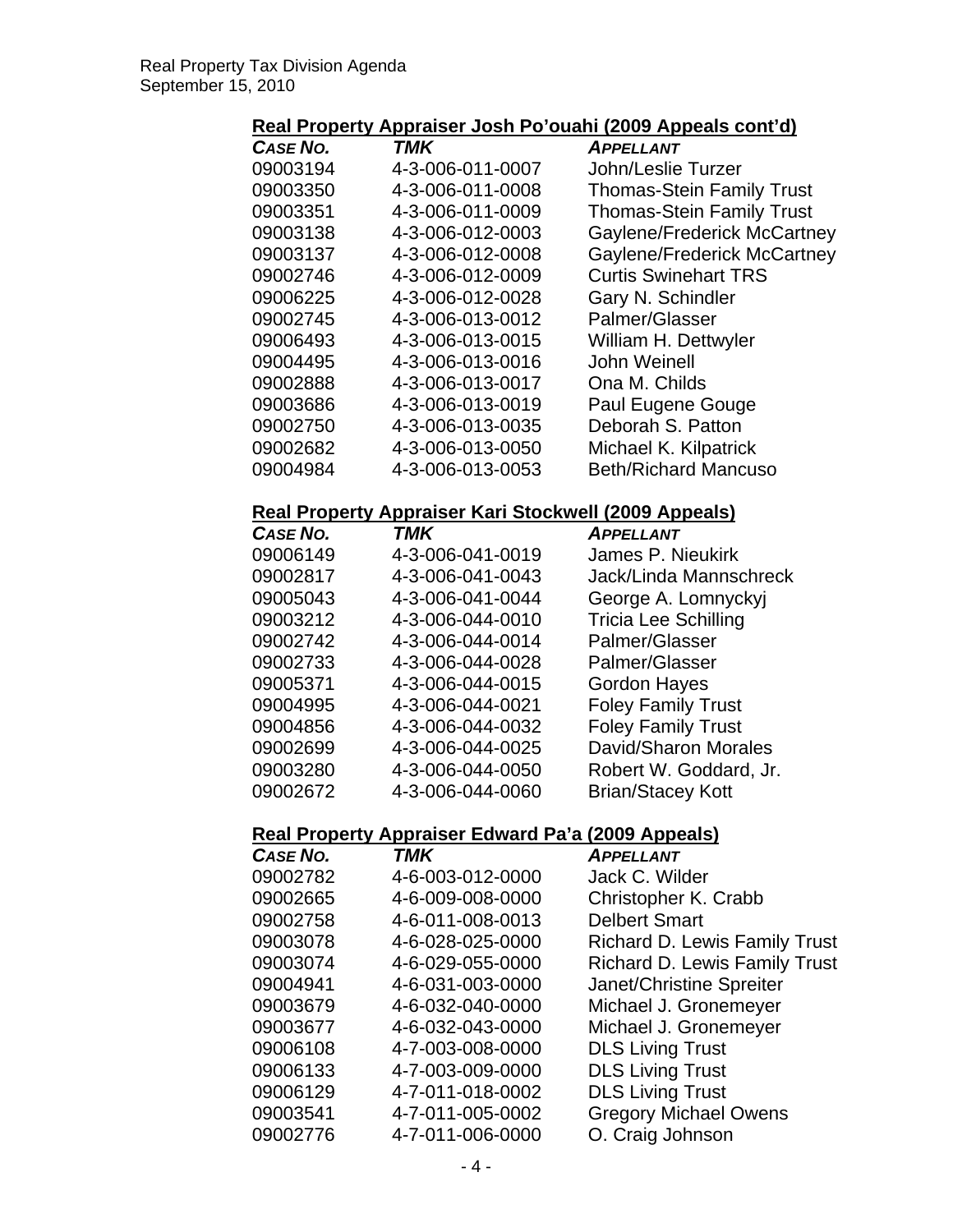#### **Real Property Appraiser Edward Pa'a (2009 Appeals cont'd)**

| <b>CASE NO.</b> | TMK              | <b>APPELLANT</b>             |
|-----------------|------------------|------------------------------|
| 09003344        | 4-8-003-101-0000 | Olowalu Elua Associates, LLC |
| 09003343        | 4-8-003-102-0000 | Olowalu Elua Associates, LLC |
| 09003342        | 4-8-003-103-0000 | Olowalu Elua Associates, LLC |
| 09003341        | 4-8-003-105-0000 | Olowalu Elua Associates, LLC |
| 09003340        | 4-8-003-106-0000 | Olowalu Elua Associates, LLC |
| 09003338        | 4-8-003-115-0000 | Olowalu Elua Associates, LLC |

## **Real Property Appraiser Wes Yoshioka (2008 Appeals)**

| CASE NO. | TMK              | <b>APPELLANT</b>                        |
|----------|------------------|-----------------------------------------|
| 08001222 | 4-4-006-009-0000 | Royal Kaanapali Holdings                |
| 08001223 | 4-4-006-010-0000 | Royal Kaanapali Holdings                |
| 08001234 | 4-4-006-013-0000 | Royal Kaanapali Holdings                |
| 08001224 | 4-4-006-014-0000 | Royal Kaanapali Holdings                |
| 08001225 | 4-4-006-028-0000 | Royal Kaanapali Holdings                |
| 08001226 | 4-4-006-071-0000 | Royal Kaanapali Holdings                |
| 08001227 | 4-4-008-009-0000 | Royal Kaanapali Holdings                |
| 08001228 | 4-4-008-010-0000 | Royal Kaanapali Holdings                |
| 08001230 | 4-4-008-018-0000 | Royal Kaanapali Holdings (Conservation) |
| 08001232 | 4-4-008-018-0000 | Royal Kaanapali Holdings (Hotel/Resort) |
| 08001229 | 4-4-013-003-0000 | Royal Kaanapali Holdings                |

## **Real Property Appraiser Wes Yoshioka (2009 Appeals)**

| CASE NO. | <b>TMK</b>       | <b>APPELLANT</b>                        |
|----------|------------------|-----------------------------------------|
| 09006172 | 4-4-006-009-0000 | Royal Kaanapali Holdings                |
| 09006173 | 4-4-006-010-0000 | Royal Kaanapali Holdings                |
| 09006858 | 4-4-006-013-0000 | Royal Kaanapali Holdings                |
| 00906174 | 4-4-006-014-0000 | Royal Kaanapali Holdings                |
| 09006175 | 4-4-006-028-0000 | Royal Kaanapali Holdings                |
| 09006176 | 4-4-006-071-0000 | Royal Kaanapali Holdings                |
| 09006177 | 4-4-008-009-0000 | Royal Kaanapali Holdings                |
| 09006178 | 4-4-008-010-0000 | Royal Kaanapali Holdings                |
| 00906169 | 4-4-008-018-0000 | Royal Kaanapali Holdings (Conservation) |
| 09006168 | 4-4-008-018-0000 | Royal Kaanapali Holdings (Hotel/Resort) |
| 09006179 | 4-4-013-003-0000 | Royal Kaanapali Holdings                |

#### **III. Status of Appeals**

Number of appeals active and pending by land class.

## **IV. Status of Annual Report**